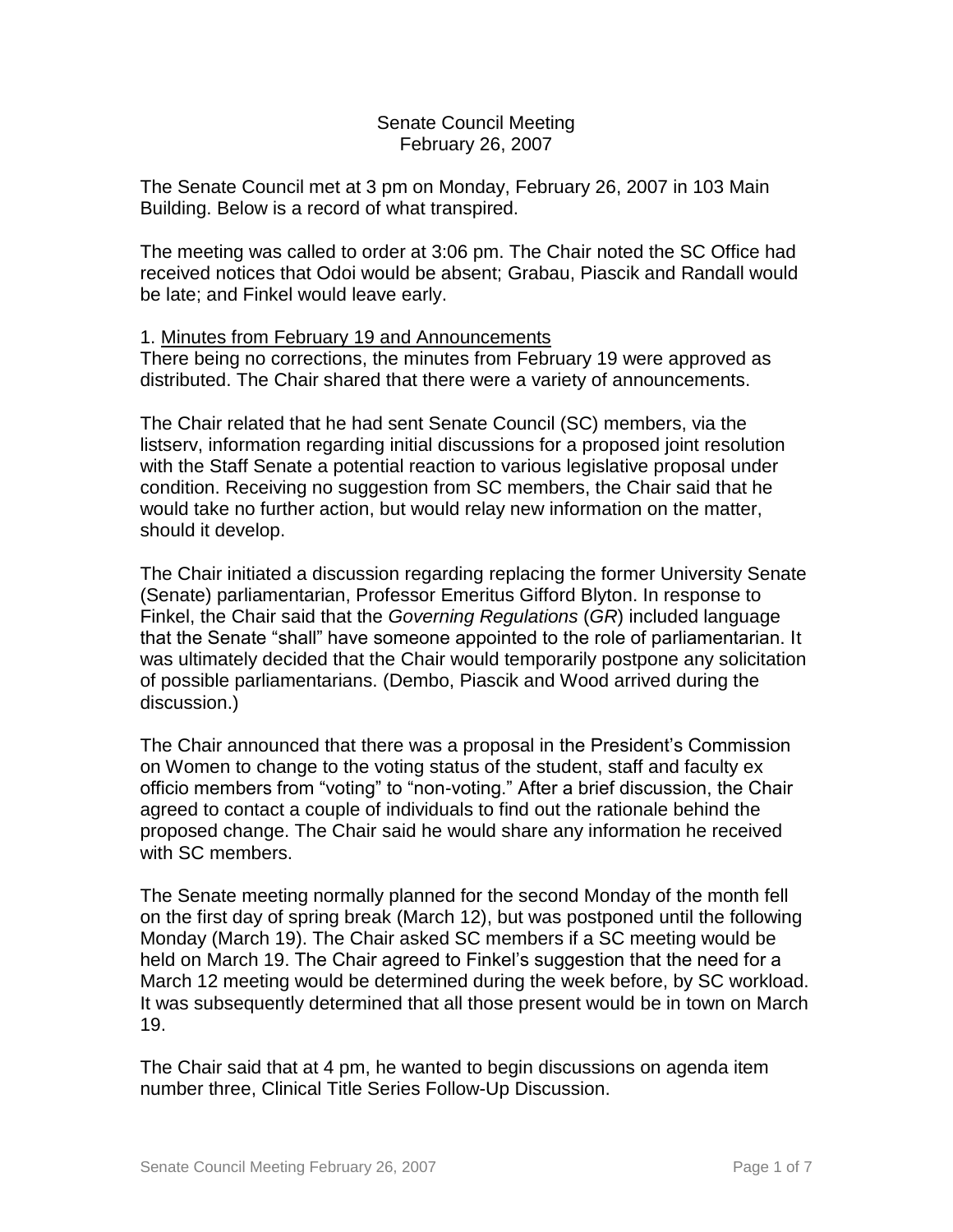## 2. [Initial Discussion on Proposed Changes to HR 4.1.1.1 \(Deans, Provost, etc. as](http://www.uky.edu/USC/New/files/20070226/HR%204%201%201%201%20_tracked%20revision%2011-16-06_.pdf)  [Faculty Members\)](http://www.uky.edu/USC/New/files/20070226/HR%204%201%201%201%20_tracked%20revision%2011-16-06_.pdf)

The Chair explained that the discussion had been postponed a couple of times. The Chair said that when faculty members are appointed to a position of department chair, dean or provost, for purposes of Human Resources (HR) they subsequently lose their designation as faculty members. Some other differences are associated with the change from faculty member to staff employee, such as the accumulation of sick leave and the eligibility to vote for the staff trustee, not the faculty trustee. The Chair invited Greissman to offer any additional information.

Greissman said that there would be two salient changes if the proposed language was approved. The definition of faculty would be such that it would be defined as those holding tenured faculty appointments and those who held an untenured faculty appointment with more than 50% effort on the Distribution of Effort form (DOE). Such a definition for HR purposes and a recognition of which faculty members for whom it would be inappropriate to be elected to the Senate, due to administrative faculty status, was taken into account when the proposed new language was developed. Greissman said that such faculty were already prohibited from serving as faculty trustee; faculty in positions of department chair, dean and above also could not serve. Individuals serving as director of graduate/undergraduate studies were not considered administrative faculty.

In response to Thelin, Greissman said that faculty who accepted administrative positions would, for all other purposes, be considered faculty during their administrative appointment. Thelin said that there would be numerous places in the *Senate Rules* and *Governing* and *Administrative Regulations* that would require changes. For example, UK regulations spelled out how faculty members underwent a biennial evaluation. Would the faculty member appointed to the position of dean then be evaluated by their department chair? Thelin added that educational policy emanated from the faculty; if a dean remained a faculty member, it would give such a dean the right to initiate educational policy. Thelin said the proposed changes would undermine long, hard-fought gains for the prerogative of the faculty. Greissman said that he had no immediate solution for the evaluation matter; it was an example of the issues that would need to be addressed. In response to Thelin's concerns about educational policy, Greissman opined that the faculty of the educational units were responsible for educational policy, not the dean. Educational policy required the input from the faculty of the unit.

Greissman added that any proposal could be rejected by the faculty. Thelin disagreed, saying that it opened the gates to a lot of slippage. Many faculty administrators talked about "returning to the faculty;" Thelin wondered how they could return if, indeed, they had never left. If a faculty member considered it an insult to be considered staff, that person should think things through before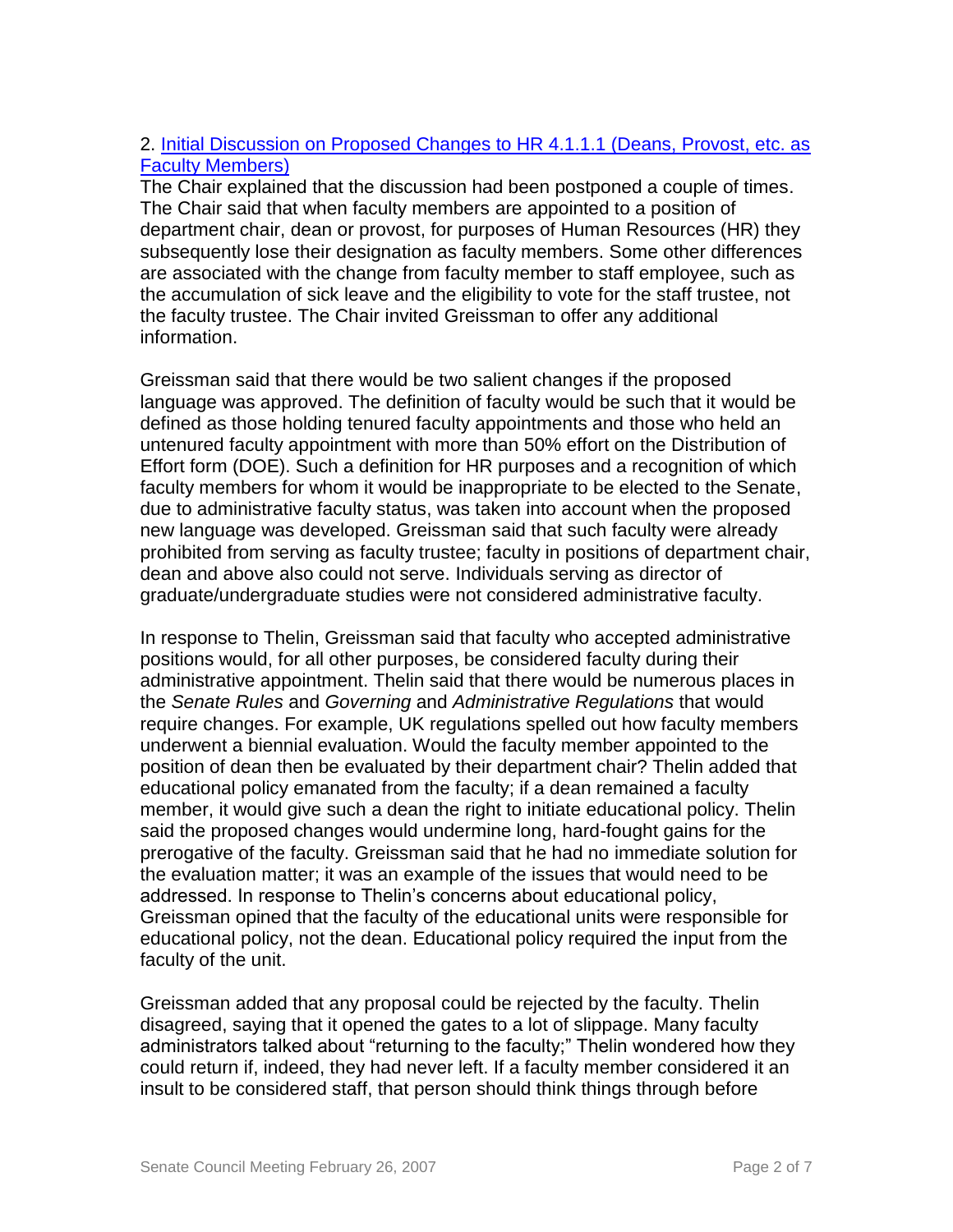accepting the position. Thelin recalled a situation in which an administrator with no timely teaching, writing or sponsored research experience was more or less pushed through their tenure and promotion committee. Thelin said such examples sullied what it meant to be a faculty member and were just the beginning of work to renegotiate and accommodate the changes to the definition of faculty members.

Wood said that the proposed language seemed to allow faculty administrators with a DOE of administration of 50% or more to serve in the Senate, which she approved of. She said temporary leaders of faculty groups, e.g. chairs, should not be excluded from service in the Senate. Greissman noted that the duties of department chair were very similar from department to department; many DOE percentages varied, with percentages ranging from 25% to 65% of the DOE as administrator. He acknowledged that a faculty administrator would need to be able to have a foot in both camps and be an advocate for the dean, as well as an emissary to the dean from the faculty.

Wood said that, from experience, the position of Graduate School dean was a 12-month appointment. She wondered how the proposed language would affect colleges with appointments of less than 12 months. Greissman thought such appointments were not present due to practice, not by dictate.

Finkel opined that the proposed language introduced an immense amount of complexity; he thought a new status of administrator could be created, which would begin at the level of department chair and be recognized by HR. He said such a solution would avoid having to redefine faculty. Other issues, such as sick leave, could be addressable through administrative actions. He expressed unease with the creation of a new category of employee, but said it could be necessary.

Aken recounted an experience with an administrative faculty employee in the C category; she said that category of employee already existed and should be used. Thelin noted the large numbers of department chairs with a 49% DOE for administrative service; such faulty estimations of effort undercounted both administrators and faculty. Thelin opined that the evaluation process of deans by the provost set the tone of a divide between the two groups. He said faculty accepted that relationship but then were asked to extend the convenience and benefit of being faculty members to faculty in administrative positions who also benefited from being categorized as staff. Wood noted that it was additionally important with regard to the salary and differential funding pools.

Greissman thanked SC members for the good conversation. He said things discussed brought up issues he had not anticipated. Because the proposed changes to HR 4.1.1.1 emanated from Provost Subbaswamy, Greissman requested time to relay the discussion to the Provost and allow him the opportunity to attend a future meeting.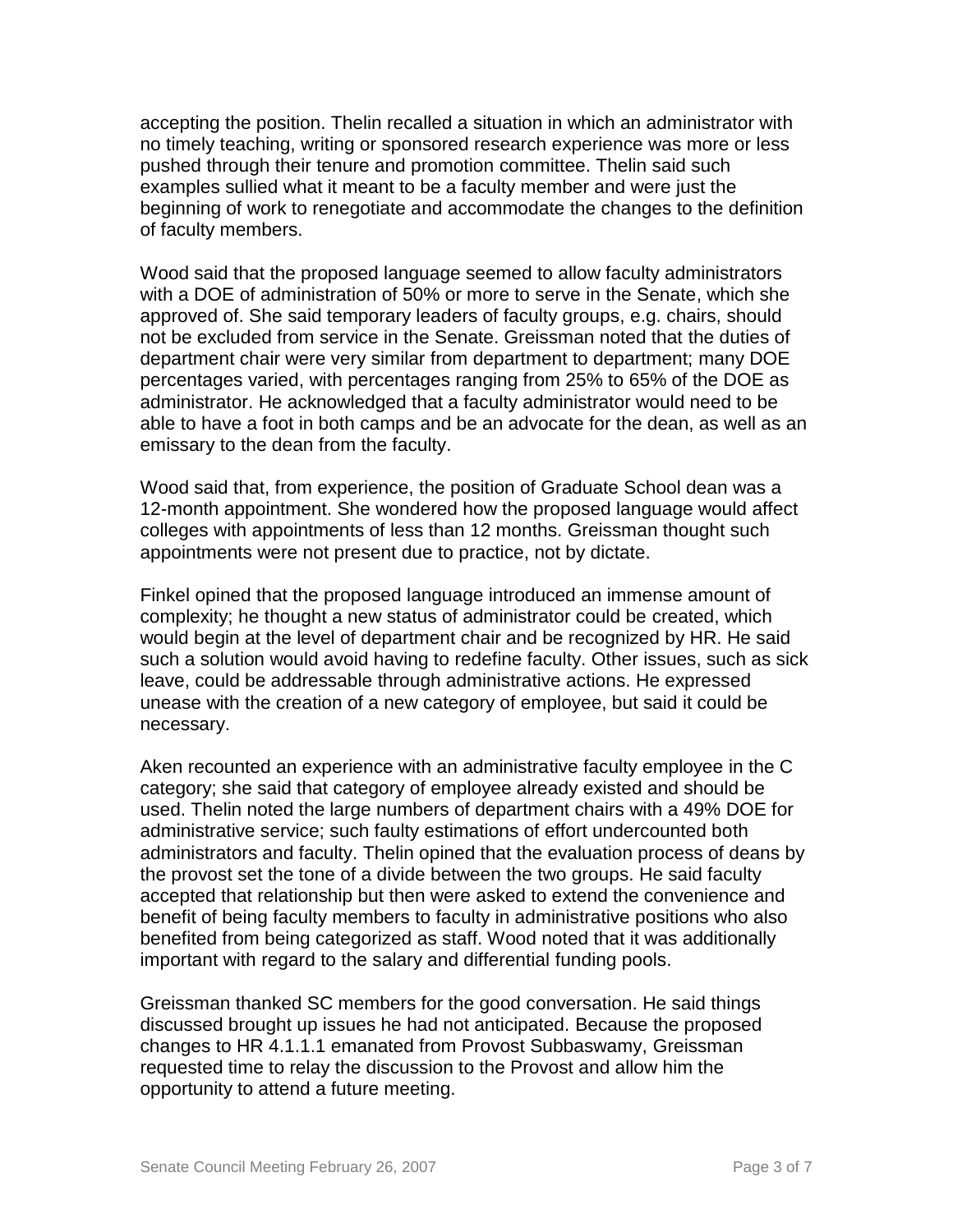Dembo noted that there could be two unintended consequences of approving the proposed language. The academic ombud drew strength from being of the University Faculty. That position, however, included an office with dedicated personnel and funding; one could say the position was administrative, but it was designed to be a position filled by a member of the University Faculty, who should not be excluded from the Senate. He also noted that if a SC member was approached by their dean and asked to serve as a department chair in an interim status, it would be disruptive to require that SC member to step down during the temporary term. He urged a reliance on the integrity of the individual.

The Chair noted that the agenda item was not an action item, but was for discussion only. Greissman confirmed that he would relay information back to Provost Subbaswamy and communicate further with the Office of the Senate Council prior to any additional SC attention. Greissman agreed to Lesnaw's request for a clear rationale for the requested changes. The Chair thanked Greissman. (Greissman left the meeting.)

## 3. Clinical Title Series Faculty Follow-Up Discussion

The Chair shared that he acquiesced to a request that no votes or decisions would be made on the issue until Associate Provost for Faculty Affairs Heidi Anderson, who is shepherding the issue, could attend a SC meeting. (She was unable to attend the day's meeting due to travel.) The Chair introduced the chair of the Senate Advisory Committee on Privilege and Tenure (SACPT), Lee Blonder. Those present at the meeting introduced themselves.

The Chair referred SC members to the proposals from Thelin that were in the handout and suggested that the resolutions be discussed one at a time. He then invited Blonder to say a few words.

Guest Blonder thanked the Chair. She said that while the SACPT had not received any specific appeals for clinical title series (CTS) faculty, there had been cases of special title series (STS) and regular title series (RTS) faculty in which administrators and others involved, from various colleges, did not follow the *Administrative Regulations* (*AR*) that governed the criteria for tenure and promotion. Blonder said that if STS faculty were expected to perform RTS-type research, it caused a huge problem with the area committees that followed the *AR* strictures. She added that many faculty in the tenure and promotion process were not schooled in the regulations and were often junior and not in a position to look into which regulation should be followed for their particular case. Blonder ended by expressing how important it was for the regulations to be followed carefully. The Chair welcomed any additional input Blonder might have.

SC members and Blonder engaged in a lengthy discussion regarding how best to address the issue of CTS faculty. (Randall arrived and Grabau left during the discussion.)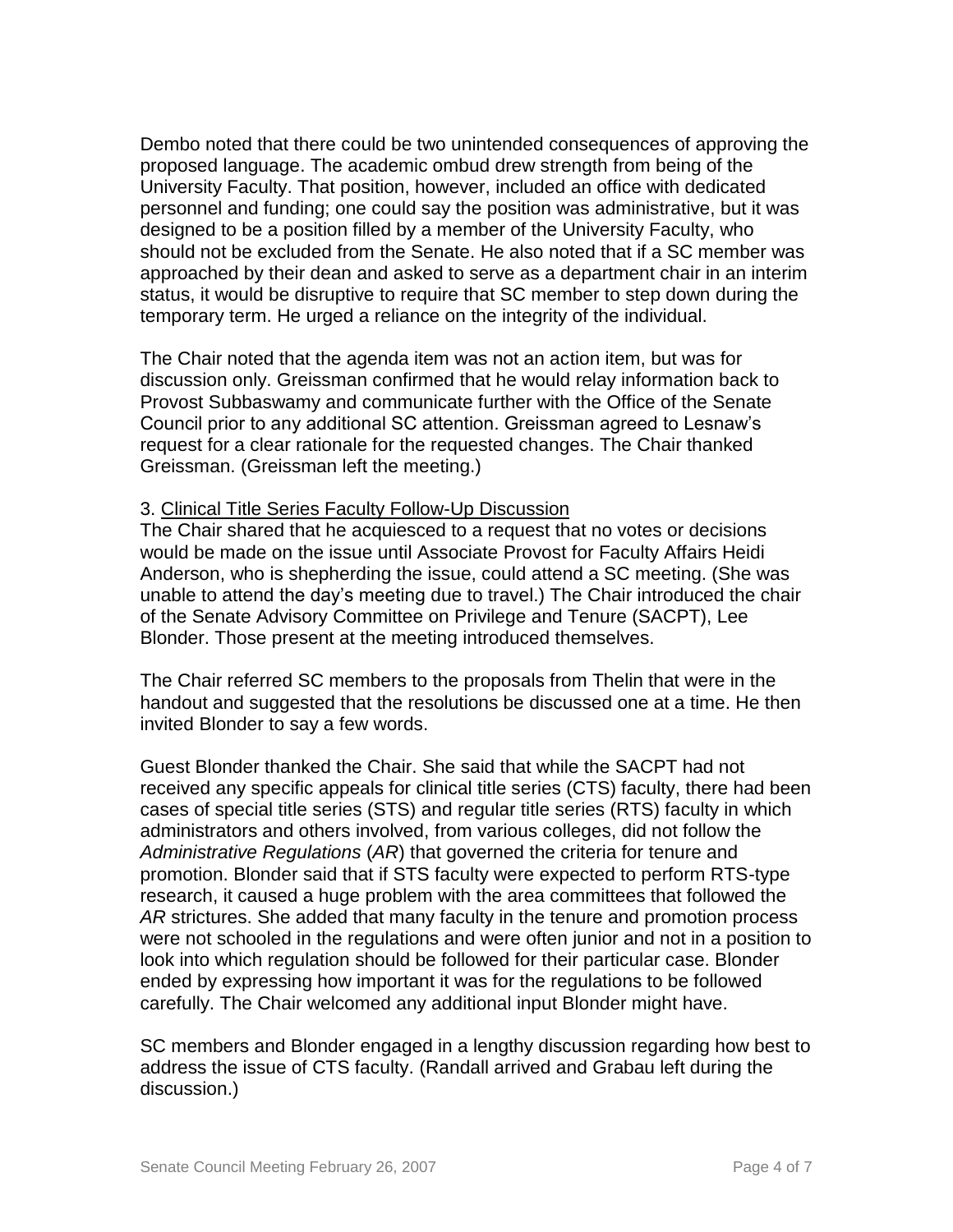A variety of aspects were addressed by individual members:

- In order to better identify the width and breadth of the problem, SC members could benefit from a report of the numbers of CTS faculty, per college, with DOE and funding source information.
- It would be beneficial to review all the title series together instead of only looking at the CTS in isolation.
- SC members need to know what exactly was broken (expectations of CTS, funding sources, removing the cap, the rule altogether, etc.) to begin fixing it.
- There were abuses of CTS faculty other than or in addition to a college being over the 25% cap, including a high DOE assignment in administrative, research or other non-clinical duties, and faculty consultation issues.
- Only removing the 25% cap would still leave some colleges in violation of CTS regulations because their CTS faculty members are funded in ways that are a violation of *AR II-1.0-1* (Appointment and Promotion).
- The definition of CTS faculty was stretched to the degree that some colleges' utilization of CTS faculty was completely at variance with what the historical definition/intent was.
- The creation of a new title series might not solve the problem of misplaced CTS faculty.
- While the cap was violated in a couple of medical and non-medical colleges, without the current numbers of practicing physicians there would be decreased service through UK HealthCare. CTS faculty were needed to provide experiential education in various health-related colleges.
- What other series could be used for the faculty in the CTS who did not fit the official definition of CTS? For those faculty members without much in the way of teaching or research responsibilities, but with no true clinical duties, they would have to be, theoretically, employed as staff employees with an adjunct faculty appointment. It would be an abuse of those folks, but their duties did not fit the CTS definition. To help understand how to fix the problem SC members needed to know why faculty who did not reflect the definition of CTS were being placed in those lines.
- With such a wide variety of administration percentages of DOE, some explanation or standard must be adhered to for CTS faculty.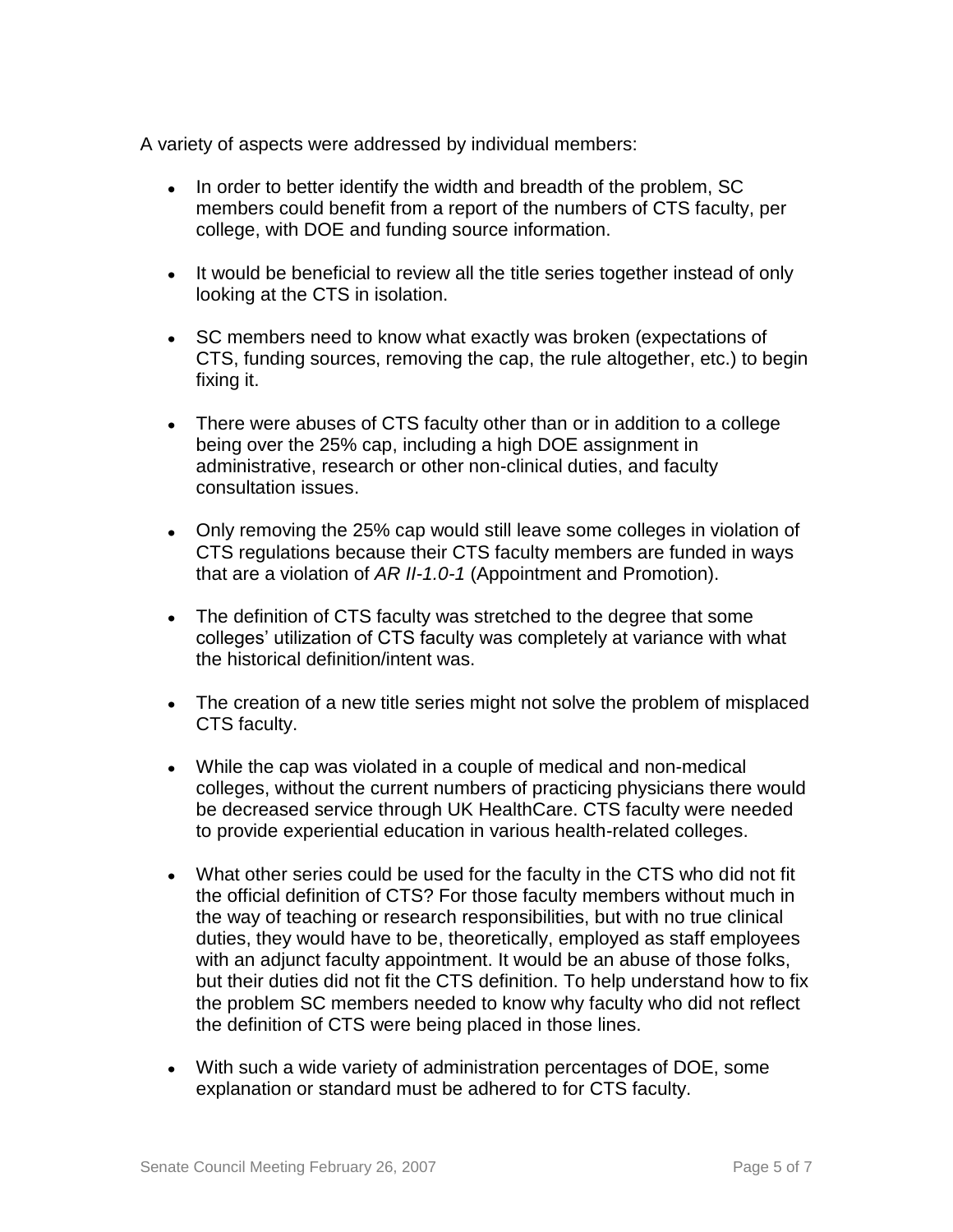- Requiring that all CTS funding come from income generated by the faculty/department could standardize the definition of the CTS, but would leave out colleges such as the College of Pharmacy, which needed its CTS faculty but could not solely fund their CTS faculty through generated income.
- Any solution would need to recognize that CTS faculty who are almost entirely involved with patient care (yet funded through more than income accounts) should not be eligible for tenure.
- Faculty who did not "fit" into other lines were put in the CTS, a closer fit, but that resulted in situations in which the CTS faculty member did not have the same duties and responsibilities as other CTS faculty. This created a situation in which some CTS faculty would never be able to meet the criteria for promotion, since their duties did not lie within the expectations for CTS faculty.
- The current *AR* stated that funding for CTS faculty should come from external sources. How could the issue of CTS faculty, funded partially through general fund dollars, be addressed?
- A grandfather clause could be used to clarify intent.
- CTS faculty were appointed through discussions between the college dean and the Executive Vice President for Health Affairs and did not rise to the level of Board of Trustees approval. That also put CTS faculty into a different category.
- A new series could be created, but care would need to be taken regarding the source(s) of funding for faculty in that new line.
- Although an individual CTS faculty member might not be able to support his or her own salary and benefit costs, one could argue that being an integral part of UK HealthCare was comparable to supporting oneself.
- The criteria for promotion for CTS faculty was, partially, based on an individual having earned regional recognition as a clinician, treated patients and having a reputation for treating patients. The reputation must be based on clinical duties.

Understanding that the Provost expected some type of resolution to the issue of CTS faculty during the spring 2007 semester, SC members asked the Chair to request specific information to help with the discussion on CTS faculty. The Chair was asked to find out: how many CTS faculty there were; the DOE for each CTS faculty member; the sources of funding (type of account) for each CTS faculty